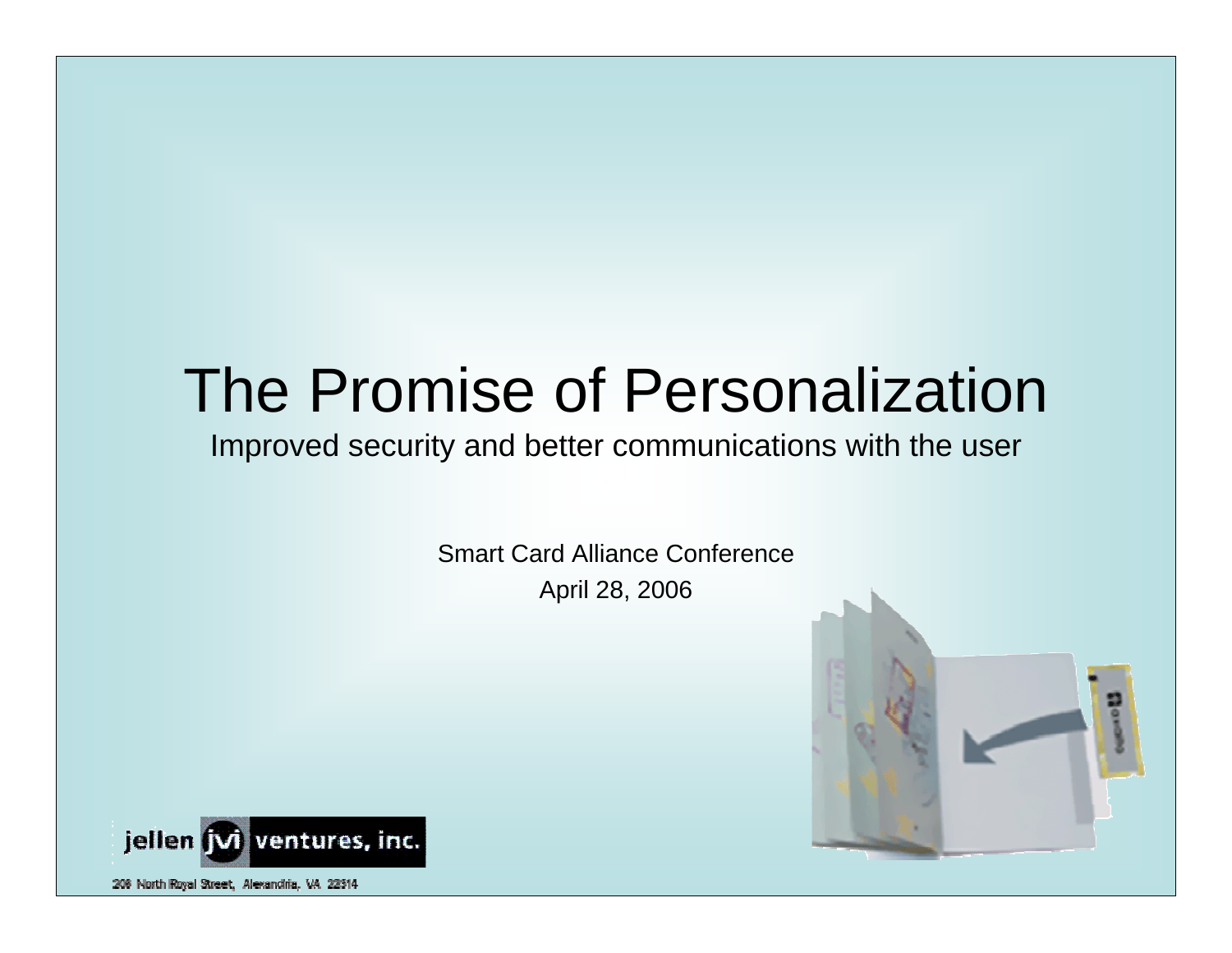# Agenda

History of personalization of US transit documents – passport

Primary goals of personalization

Opportunities available in the consolidation of the personalization activity



Providing the best service to:

- •Document user
- •Document provider

206 North Royal Street, Alexandria, VA 22314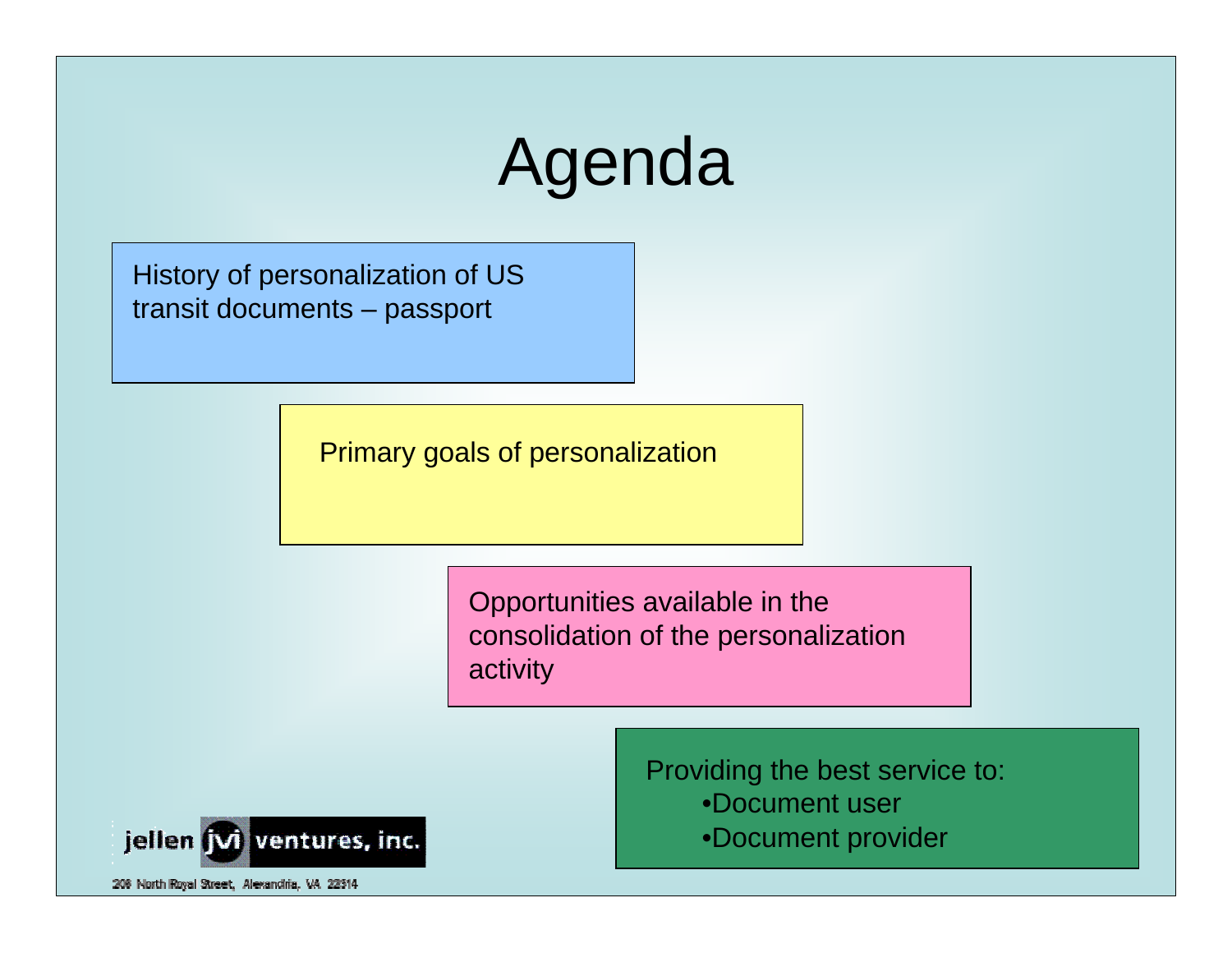# History of personalization of US transit documents – passport

- 1776 First travel document issued by Benjamin Franklin in Paris
- Standardized language French
- •Means of identification/protection for US Citizen when traveling
- Protection for country being visited
- •Documentation of overseas visits
	- Stamps, Visas, other
- •Personalization advancements since 1776
- E-passport



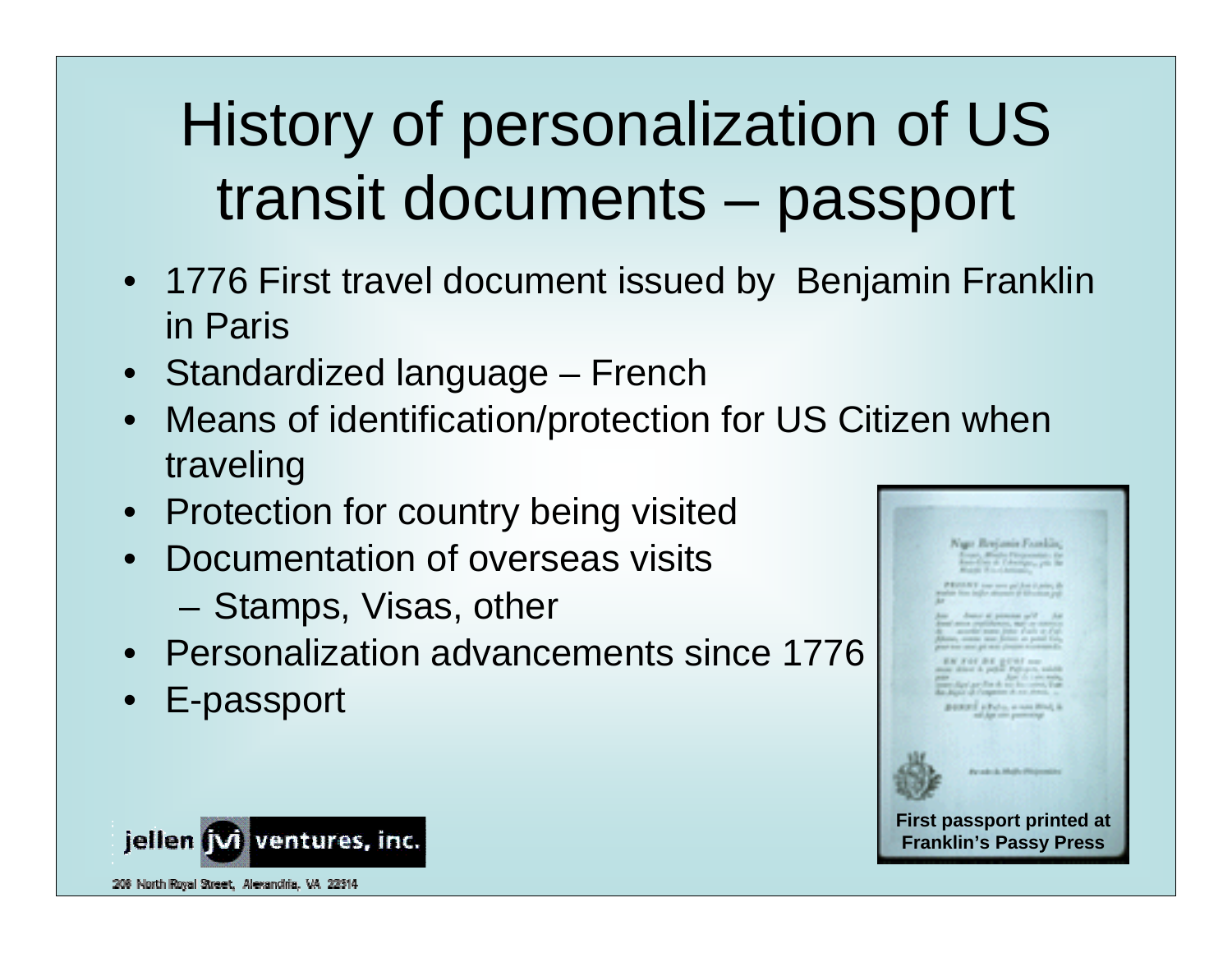## Primary Goals of Personalization



**Safety** 

Safety of visited **Country** 

Personal Identification of traveler when traveling

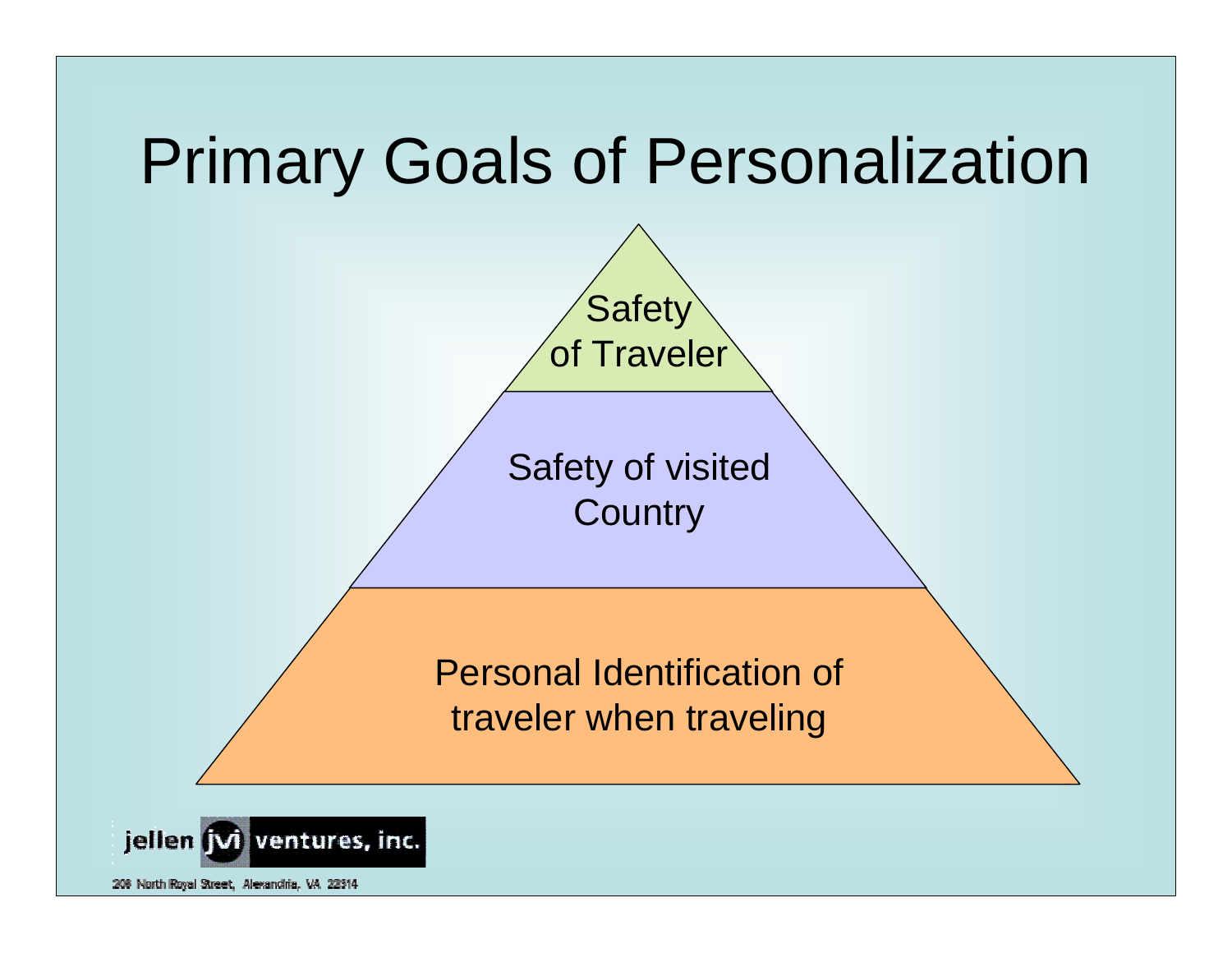## Personalization Process

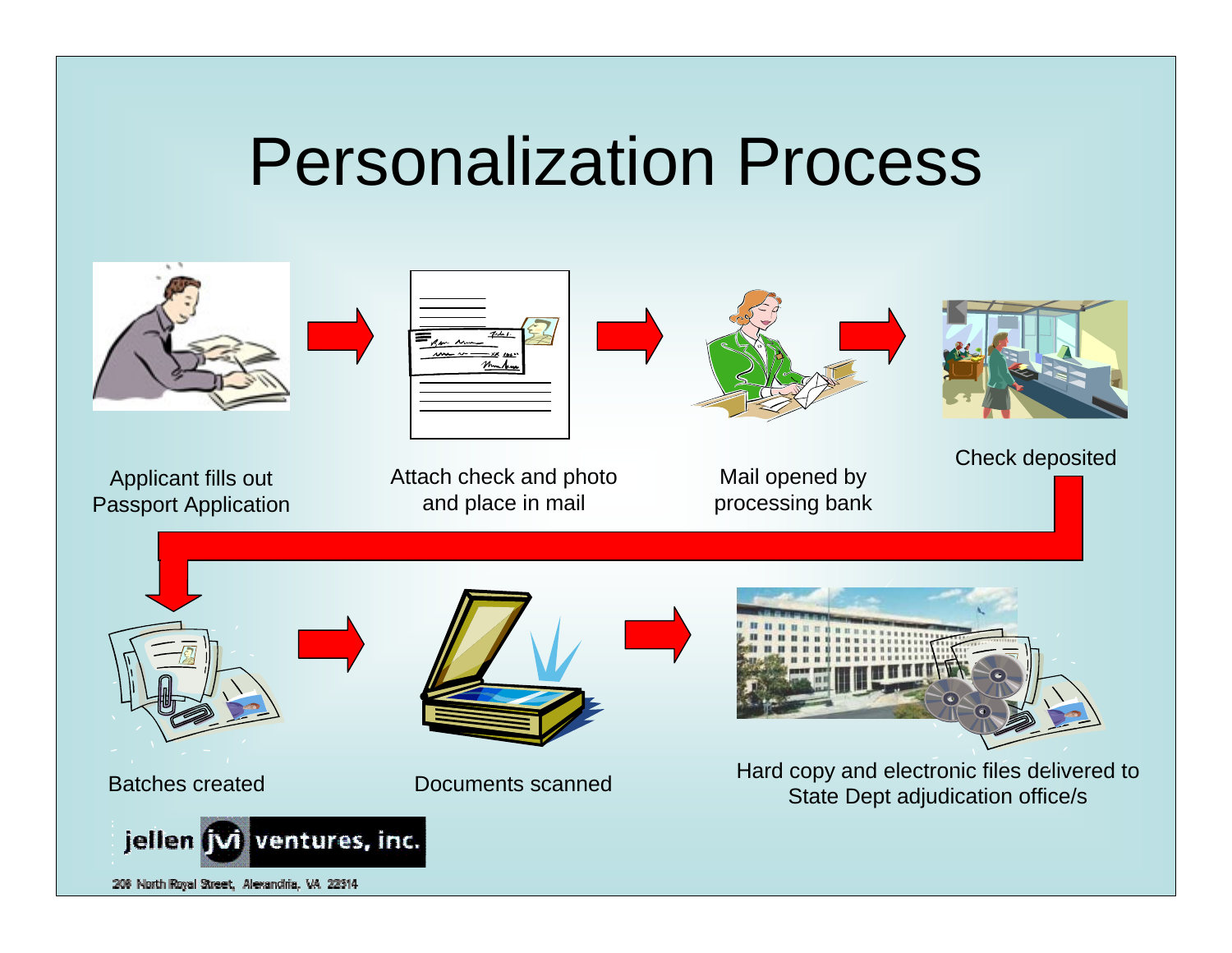## Personalization Process



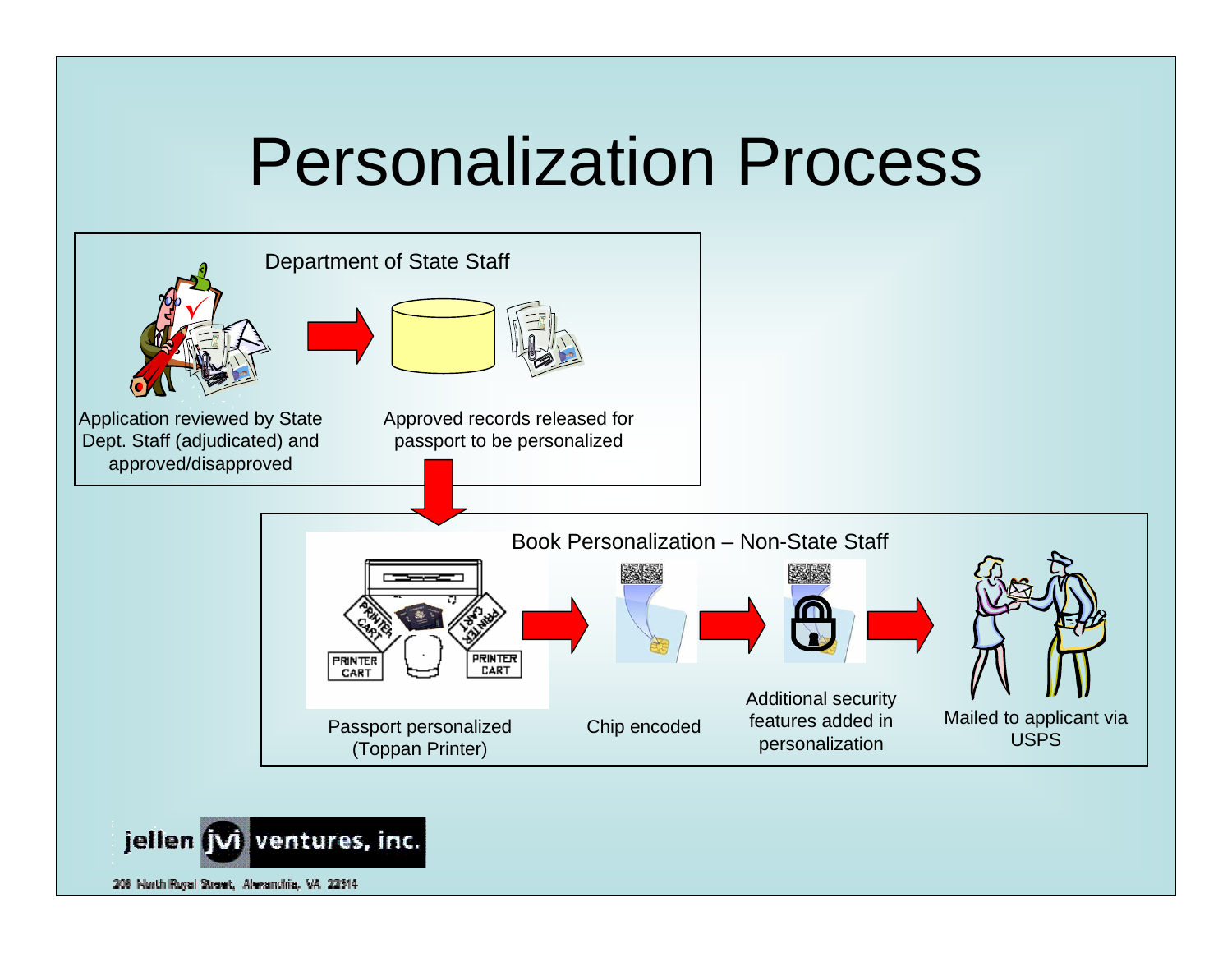#### Opportunities Available in the Consolidation of the Personalization Activity

- Improved efficiency of the personalization process encoding of the travel document
- Improved efficiency/security in the delivery of the travel document to the intended end user
	- -Timely delivery
	- Delivery Verification
- Improved Communications with the end user
- Improved overall safety/security of the process
	- -Redundant facilities
	- -- Improved overall security of the processed document
	- More informed public

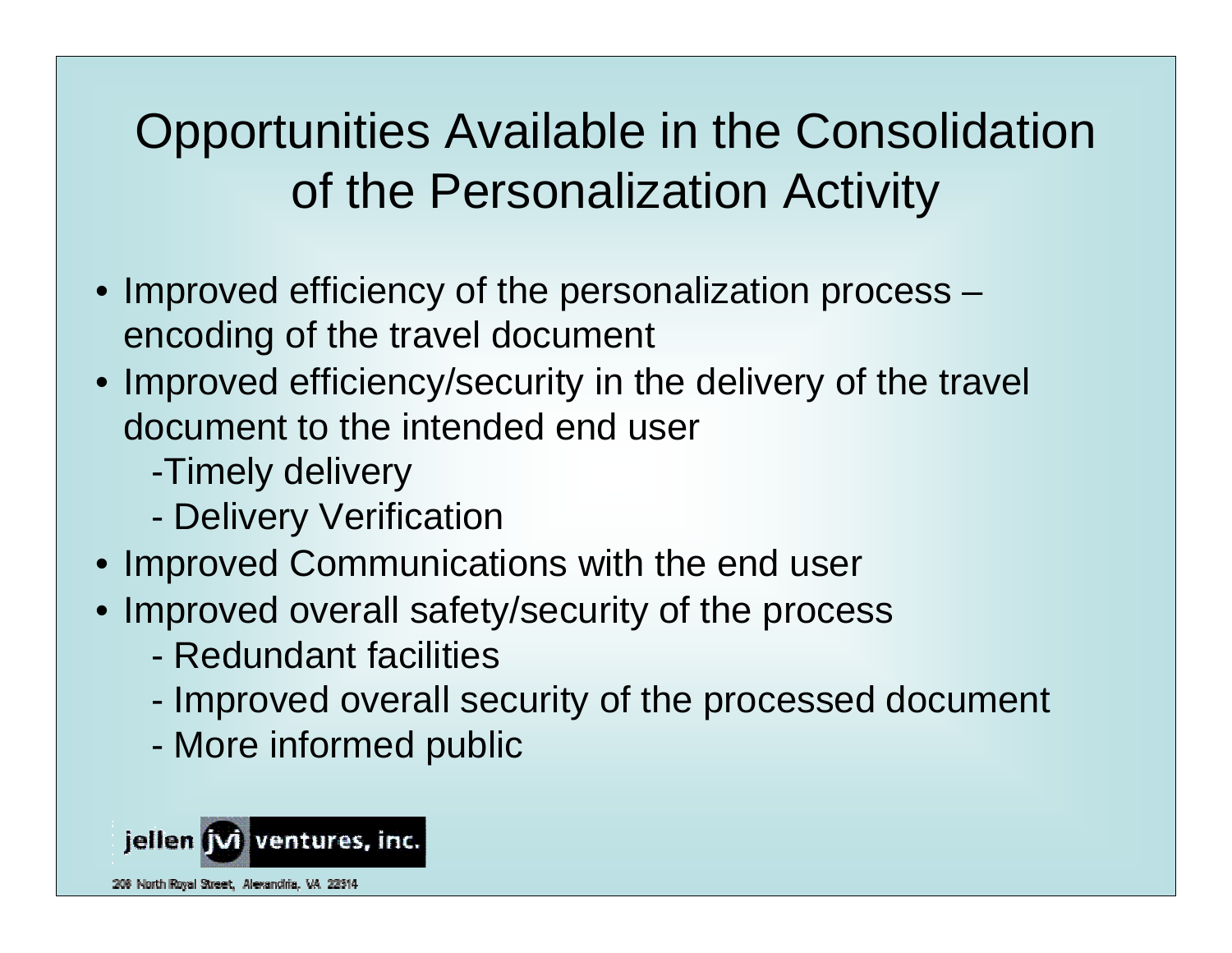#### Goal: Provide the *Best* Personalization Service to the Document User

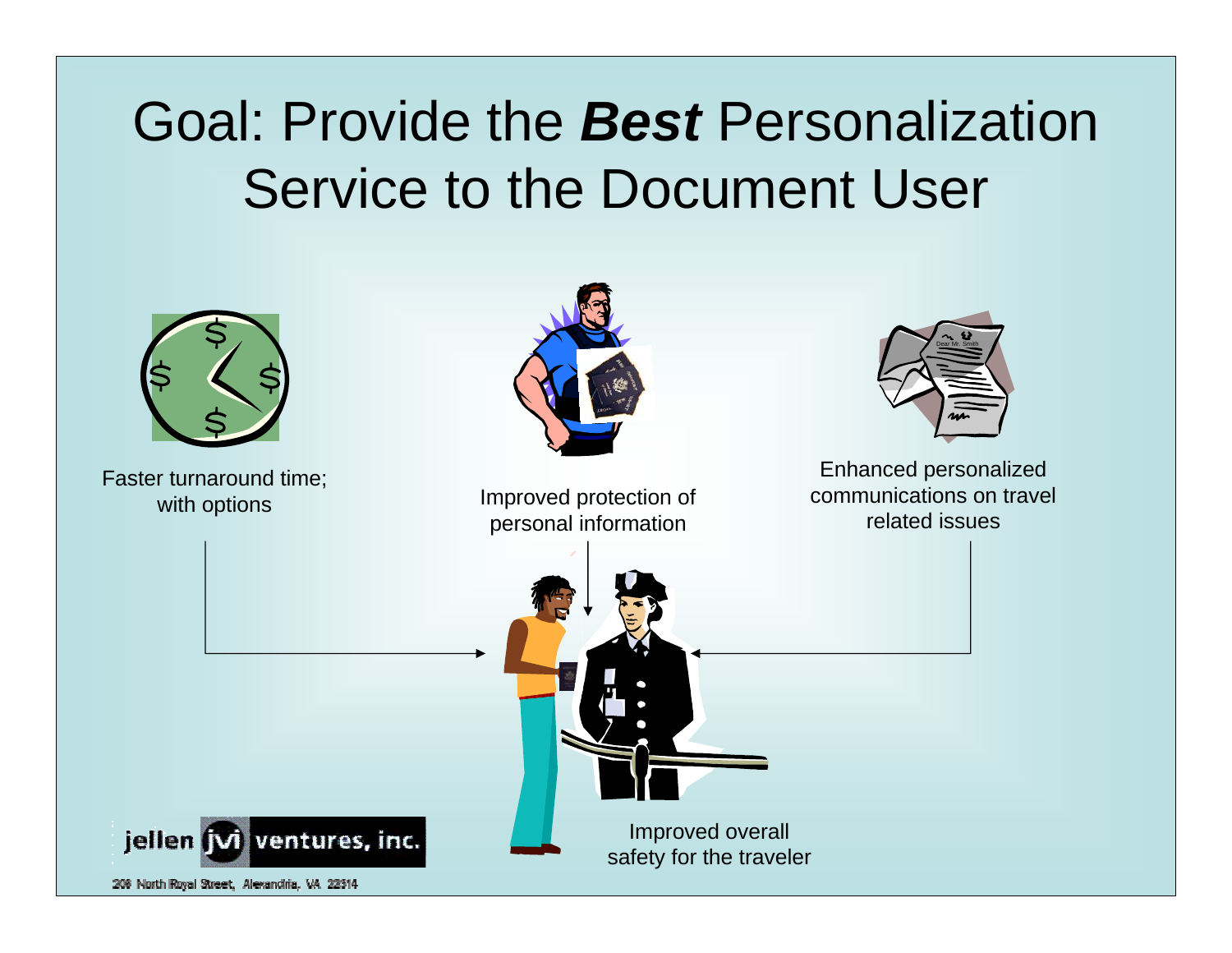#### Goal: Provide the *Best* Personalization Service To the **Document Provider**

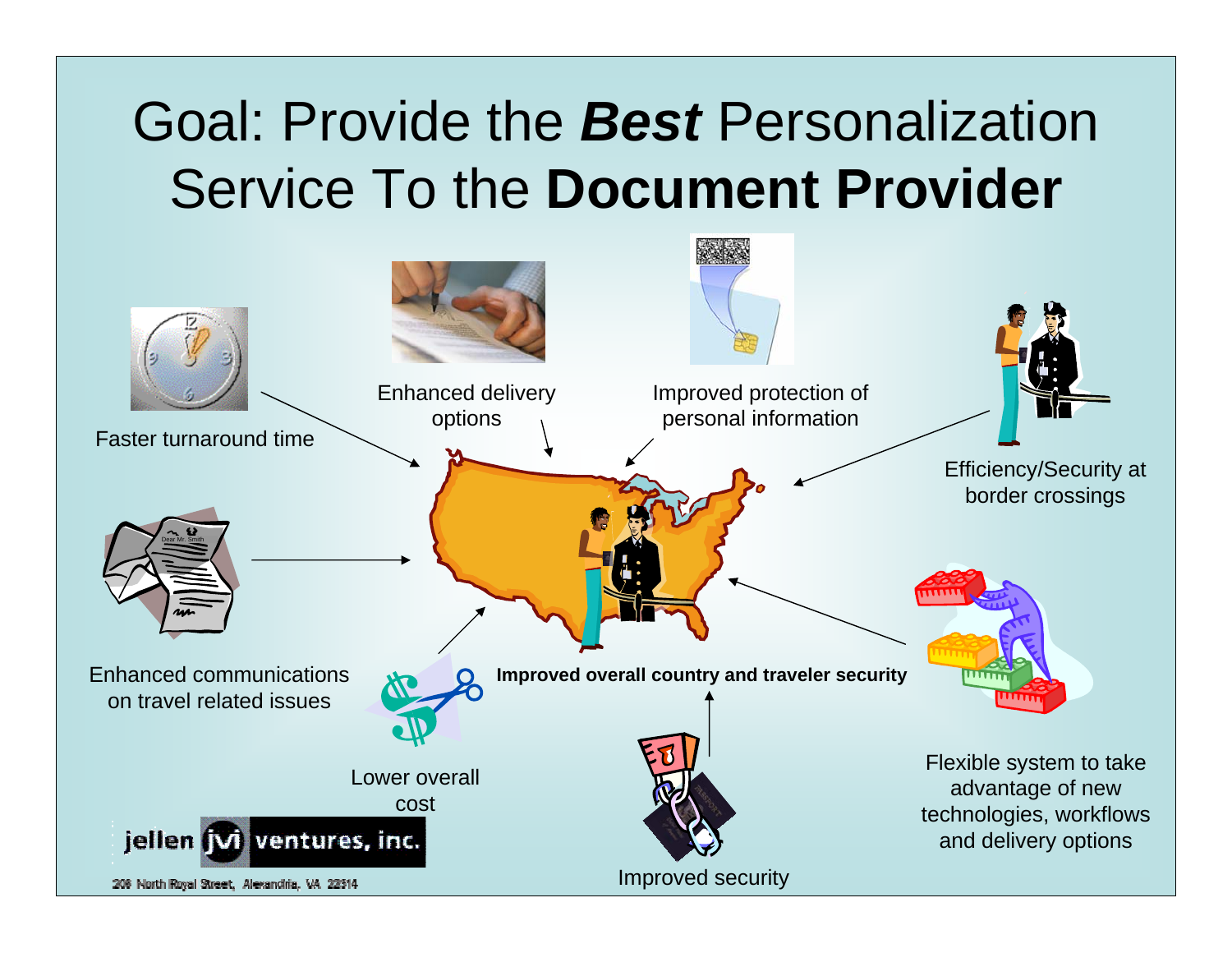# Goals Should Be More Than Just:

- A consolidation of multiple production sites into 1, 2 or 3 sites
- A means of better scheduling to meet variable workload requirements
- A way to potentially save costs
- •A way to do things the same old way only on a larger scale